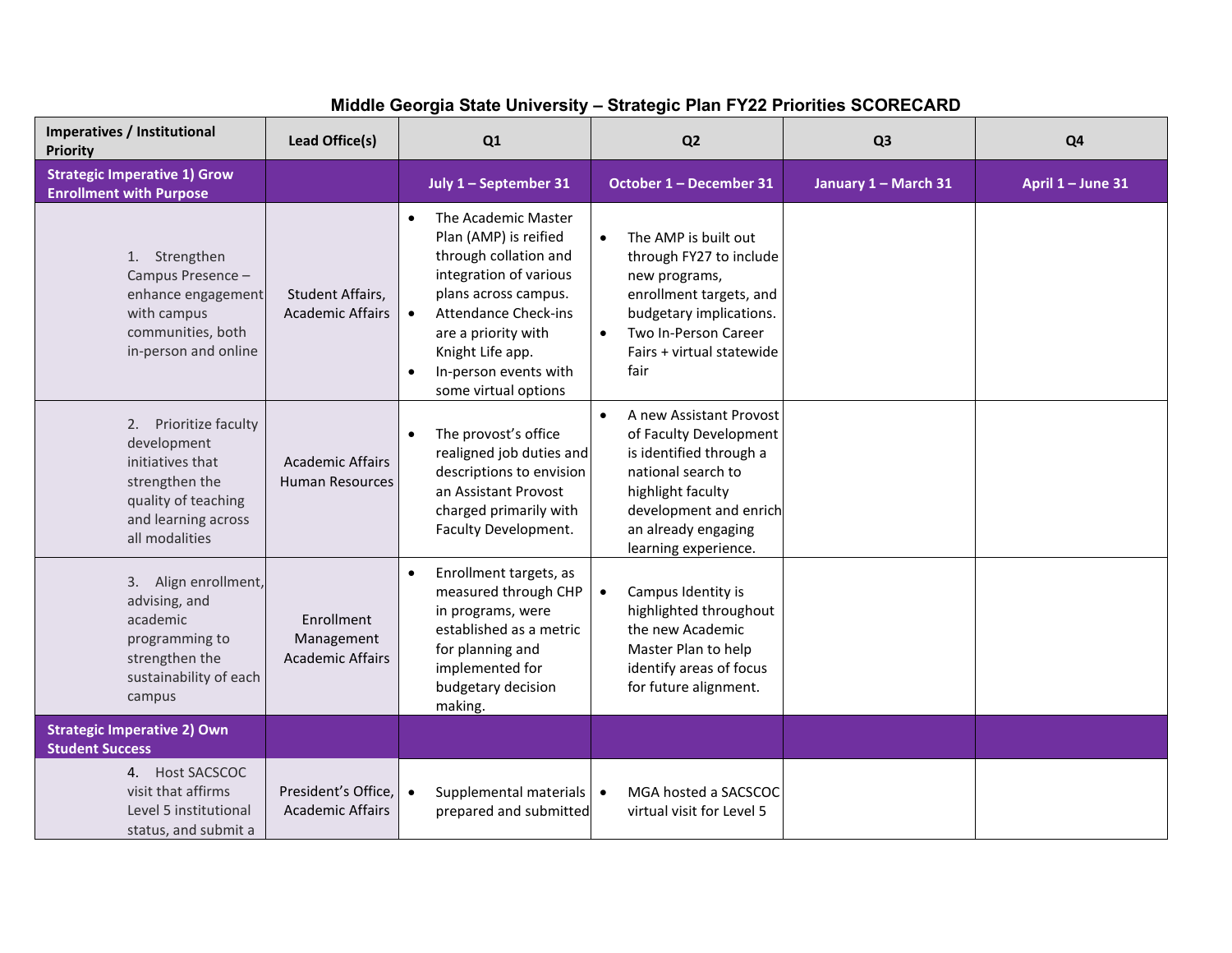| Imperatives / Institutional<br><b>Priority</b>                                                                                               | Lead Office(s)          | Q1                                                                                                                                                                                                                                                                                                   | Q <sub>2</sub>                                                                                                                                                                                                                                                                                                       | Q <sub>3</sub>                                                                                                                                                                                                         | Q <sub>4</sub> |
|----------------------------------------------------------------------------------------------------------------------------------------------|-------------------------|------------------------------------------------------------------------------------------------------------------------------------------------------------------------------------------------------------------------------------------------------------------------------------------------------|----------------------------------------------------------------------------------------------------------------------------------------------------------------------------------------------------------------------------------------------------------------------------------------------------------------------|------------------------------------------------------------------------------------------------------------------------------------------------------------------------------------------------------------------------|----------------|
| successful Fifth-Year<br>Interim Report                                                                                                      |                         | to SACSCOC. Site visit<br>scheduled for October.                                                                                                                                                                                                                                                     | institutional status with<br>no recommendation                                                                                                                                                                                                                                                                       |                                                                                                                                                                                                                        |                |
| 5. Restore and re-<br>invigorate the<br>residential<br>experience for<br>consistent quality<br>across campuses                               | <b>Student Affairs</b>  | The Quality Assurance<br>Plan was created                                                                                                                                                                                                                                                            | The Quality Assurance<br>$\bullet$<br>Plan was completed                                                                                                                                                                                                                                                             |                                                                                                                                                                                                                        |                |
| Build the<br>6.<br><b>Academic Mindset</b><br>across the University<br>culture and<br>community as a<br>continuation of our<br>Momentum Plan | <b>Academic Affairs</b> | <b>Academic Mindset</b><br>$\bullet$<br>training was developed<br>and promoted at<br>numerous events and a<br>3-minute video was<br>created and placed in<br>D2L for all students.<br>Redesigned orientation<br>$\bullet$<br>to meet build mindset,<br>purposeful choice, and<br>sense of belonging. | Each academic school<br>$\bullet$<br>developed a mindset<br>plan for their students<br>across the four years of<br>undergraduate<br>experience.<br><b>Banners with</b><br>$\bullet$<br>motivational quotes<br>have been produced<br>and set up in the<br>Cochran Library to<br>provide encouragement<br>to students. | In addition to the USG<br>Mindset survey that is<br>shared with all first-year<br>students, MGA will be<br>surveying sophomores,<br>juniors, as well as seniors, on<br>mindset elements during the<br>spring semester. |                |
| 7. Pursue an<br>economic model<br>befitting a USG State<br>University, to ensure<br>sustainable support<br>for student learning              | President's Office      | Prepared and submitted<br>a supplementary budget<br>request to USG to<br>increase student<br>services.                                                                                                                                                                                               | President has had<br>follow-up discussions<br>with USG regarding<br>request.                                                                                                                                                                                                                                         |                                                                                                                                                                                                                        |                |
| 8. Establish Centers<br>of Excellence in<br>Schools, for faculty<br>and student access to<br>scholarship and<br>community<br>engagement      | <b>Academic Affairs</b> | An assessment of<br>current centers was<br>undertaken.<br>GA center for culture<br>proposal was revisited.                                                                                                                                                                                           | Hired an Assistant<br>$\bullet$<br>Provost of Faculty<br>Development tasked<br>with starting a Center<br>for Excellence in<br>Teaching and Learning.<br>Ongoing detailed<br>$\bullet$<br>discussions about the                                                                                                       |                                                                                                                                                                                                                        |                |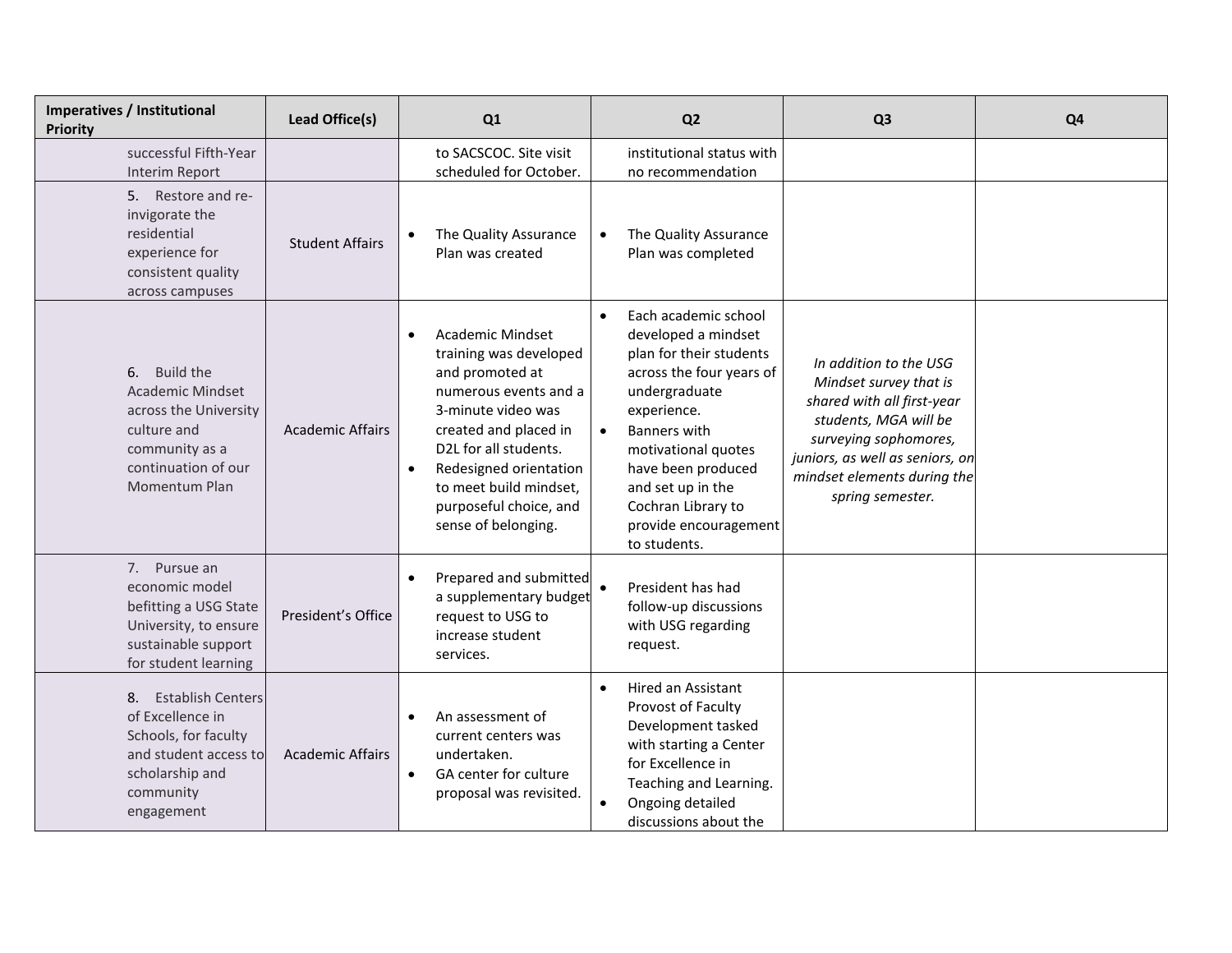| <b>Imperatives / Institutional</b><br><b>Priority</b>                                                                       | Lead Office(s)                              | Q1                                                                                                                                                                                                                                                                                                                                                                                                                    | Q <sub>2</sub>                                                                                                                                                                                                                                                                                                                                                                                                                                                                                                                                                        | Q <sub>3</sub> | Q <sub>4</sub> |
|-----------------------------------------------------------------------------------------------------------------------------|---------------------------------------------|-----------------------------------------------------------------------------------------------------------------------------------------------------------------------------------------------------------------------------------------------------------------------------------------------------------------------------------------------------------------------------------------------------------------------|-----------------------------------------------------------------------------------------------------------------------------------------------------------------------------------------------------------------------------------------------------------------------------------------------------------------------------------------------------------------------------------------------------------------------------------------------------------------------------------------------------------------------------------------------------------------------|----------------|----------------|
|                                                                                                                             |                                             |                                                                                                                                                                                                                                                                                                                                                                                                                       | <b>GA Center for Culture</b><br>and Progress.<br>Further review of the<br>$\bullet$<br>Center for Economic<br>Analysis ongoing.                                                                                                                                                                                                                                                                                                                                                                                                                                       |                |                |
| <b>Strategic Imperative 3) Build</b><br><b>Shared Culture</b>                                                               |                                             |                                                                                                                                                                                                                                                                                                                                                                                                                       |                                                                                                                                                                                                                                                                                                                                                                                                                                                                                                                                                                       |                |                |
| 9. Sustain a diverse<br>culture of physical,<br>mental, emotional,<br>and social well-being<br>for all the MGA<br>community | Human Resources,<br><b>Student Affairs</b>  | Implemented 3 Fresh<br>$\bullet$<br><b>Check Events</b><br>(C,M,&WR).<br>CCLD recruited,<br>$\bullet$<br>selected, & trained 25<br><b>iLEAD Peer Educators.</b><br>200 Students, Faculty, & •<br>Staff QPR trained.<br>Development of<br><b>Diversity Certificate</b><br>pathway for students<br>through Knight Life.<br>Development of<br>Understand<br>Representative training<br>modules.<br>Covid Vaccine events. | Implemented 2 Fresh<br>$\bullet$<br>Check Events (E & D).<br><b>iLEAD Peer Educators</b><br>$\bullet$<br>worked Fresh Check,<br>Student Expo, Student<br>Success Fest &<br>promoted BeWell to<br>peers.<br>Institutional Team to<br>Mental Health Summit<br>& launched Kognito<br>online simulation<br>modules to train<br>campus community to<br>help others in distress.<br>3 campus - Are You IN?<br>$\bullet$<br>Inclusive Conversations.<br><b>Cultural Awareness</b><br>$\bullet$<br>events.<br>Covid vaccine, Flu Shots<br>$\bullet$<br>& AIDS testing events. |                |                |
| 10. Conduct a CVIG<br>faculty salary study<br>and develop a faculty<br>salary plan for FY23                                 | Human Resources,<br><b>Academic Affairs</b> | CVIG study team<br>$\bullet$<br>formed.                                                                                                                                                                                                                                                                                                                                                                               | <b>CVIG Team met several</b><br>$\bullet$<br>times Fall semester.<br>MGA Data submitted to<br>CVIG.                                                                                                                                                                                                                                                                                                                                                                                                                                                                   |                |                |
| 11. Develop<br>onboarding and<br>career-pathway                                                                             | <b>Human Resources</b>                      | New Executive Director<br>of HR started July 1st.                                                                                                                                                                                                                                                                                                                                                                     | ED presented plans to<br>$\bullet$<br>cabinet for onboarding.                                                                                                                                                                                                                                                                                                                                                                                                                                                                                                         |                |                |